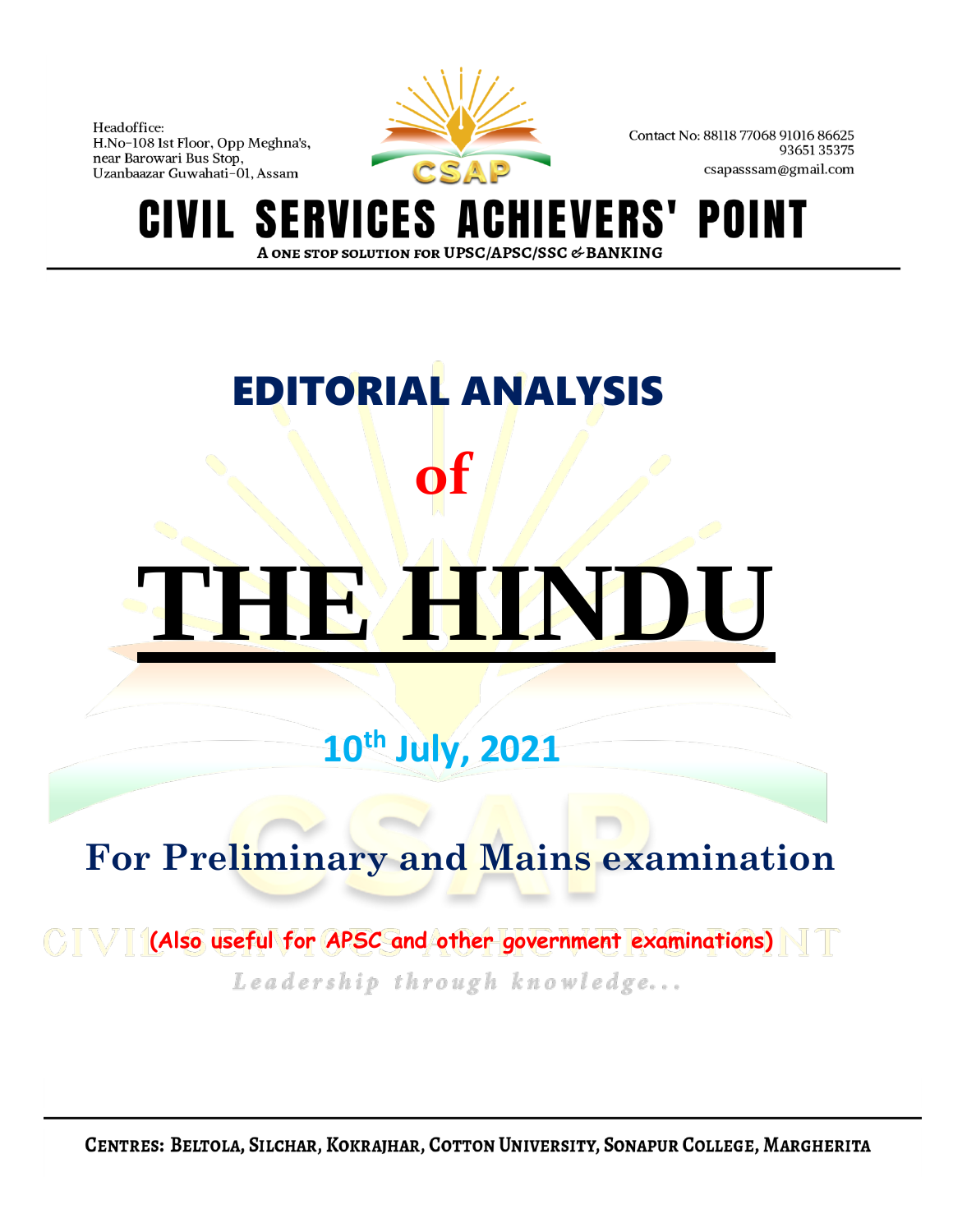

Contact No: 88118 77068 91016 86625 9365135375 csapasssam@gmail.com

#### **CHIEVERS' POINT SERVICES AO** GIVIL A ONE STOP SOLUTION FOR UPSC/APSC/SSC & BANKING

#### **EDITORIALS**

#### **G.S PAPER 2 – Polity and Governance**

#### ➢ **Undead section**

- It is quite disconcerting that the Supreme Court has been informed for the second time in two years that Section 66A of the IT Act, which was struck down as unconstitutional six years ago, is still being invoked by the police and in some trial courts.
- One can see why the Court deemed it "a shocking state of affairs" when a petition by the People's Union for Civil Liberties (PUCL) came up for hearing.
- Section 66A made messages deemed by the police to be offensive or menacing to anyone, or those that caused "annoyance", a criminal offence if these were sent through a computer or computer resource.
- It prescribed a prison term of up to three years on conviction. In its landmark judgment in Shreya Singhal (2015), the Court ruled that the provision was vague and violated the freedom of free speech.
- It was so broadly defined that it took into its sweep protected speech also, and therefore upset the balance between the exercise of the free speech right and the imposition of reasonable restrictions on it.
- In January 2019, too, the Court's attention was drawn to the same problem of the invalidated provision being used by the police to register cases based on complaints. Not much seems to have changed since then, and it is quite surprising that the police headquarters and prosecutors in the various States had not disseminated the effect of the Court ruling among officers manning police stations.
- There were also instances of courts framing charges under Section 66A even after lawyers had cited the 2015 judgment. The PUCL has said as many as 745 cases are still pending in district courts in 11 States. It is not difficult to surmise that police officers who receive complaints and register them as First Information Reports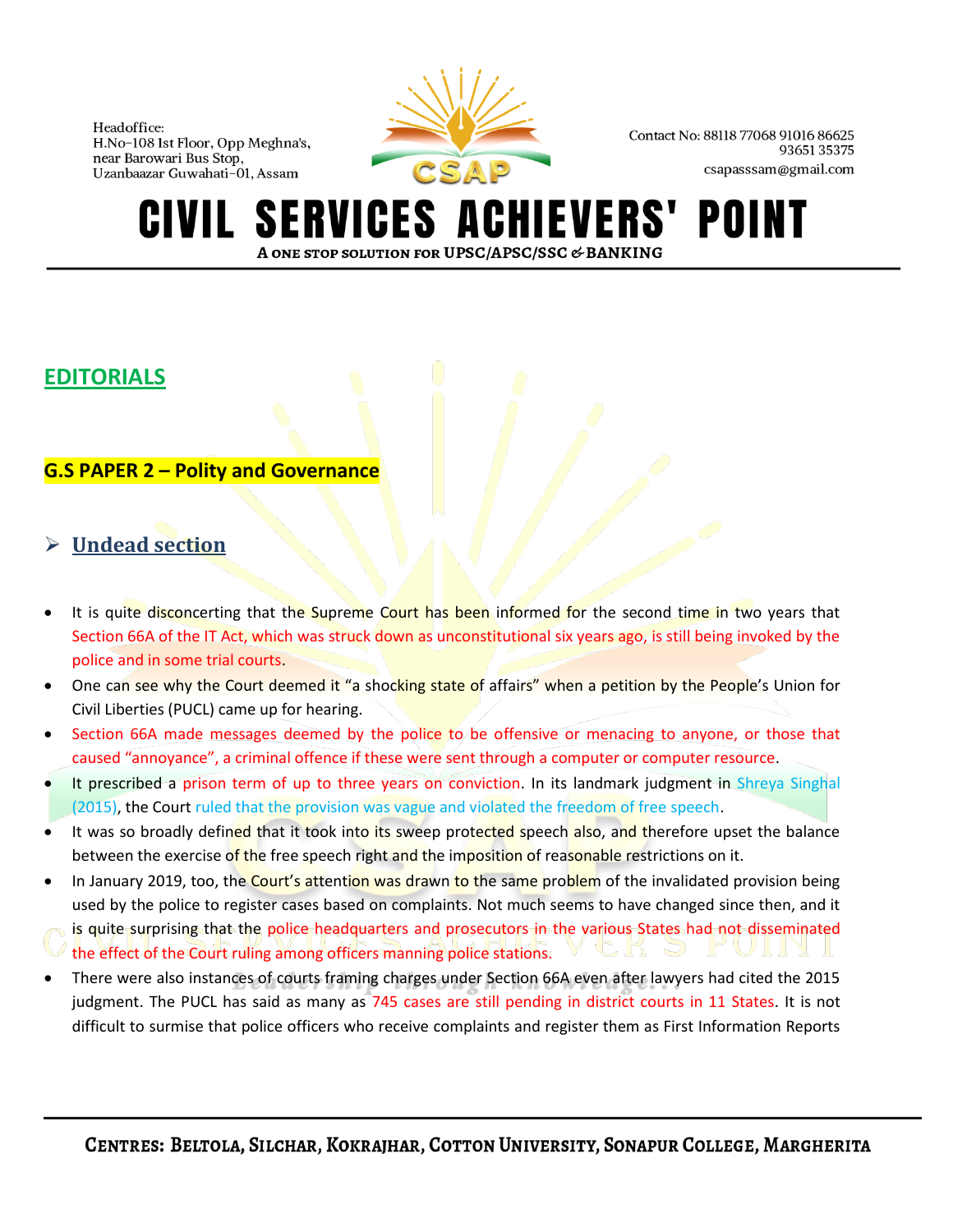

Contact No: 88118 77068 91016 86625 9365135375 csapasssam@gmail.com

### ES 0 A ONE STOP SOLUTION FOR UPSC/APSC/SSC & BANKING

may not be aware of the judgment, though one cannot rule out instances of the section being invoked deliberately as a tool of harassment.

- Ignorance of the law is no excuse for the citizen, and it must equally be no excuse for police officers who include invalidated sections in FIRs.
- Recently, police in Uttar Pradesh booked a journalist for defamation under Section 500 of the IPC, even though the Supreme Court has ruled that defamation can be pursued only by way of private complaints and there can be no FIR.
- The current hearing may result in directions to States and the police, as well as the court registries, for appropriate advisories to both station-house officers and magistrates, but it is not necessary for those concerned to wait for such orders.
- Police chiefs and the directorates of prosecution must proactively begin a process of conveying to the lower courts and investigators all important judgments and their effect on the practices relating to investigation, prosecution and the framing of charges from time to time.

|                | <b>CIVIL SERVICES ACHIEVERS' POINT</b>                 |               |                                                |            |
|----------------|--------------------------------------------------------|---------------|------------------------------------------------|------------|
|                |                                                        |               | <b>One stop solution for APSC/UPSC/ACS/IAS</b> |            |
|                |                                                        |               |                                                |            |
|                | <b>PRELIMS STUDY MATERIALS HARD COPY</b><br>$@$ ₹4,000 |               |                                                |            |
|                |                                                        |               |                                                |            |
|                | <b>PRELIMS STUDY MATERIALS SOFT COPY</b>               |               |                                                |            |
|                | @ ₹2,000                                               |               |                                                |            |
|                | <b>PRELIMS TEST SERIES HARD COPY</b>                   |               |                                                |            |
|                | @ ₹2,000                                               |               |                                                |            |
|                |                                                        |               |                                                |            |
|                | <b>PRELIMS TEST SERIES SOFT COPY</b><br>$@$ ₹1,000     |               |                                                |            |
|                |                                                        |               |                                                |            |
|                | <b>t</b> 9127515541                                    |               |                                                |            |
| www.csap.co.in |                                                        | <b>B</b> CSAP |                                                | csap assam |

CENTRES: BELTOLA, SILCHAR, KOKRAJHAR, COTTON UNIVERSITY, SONAPUR COLLEGE, MARGHERITA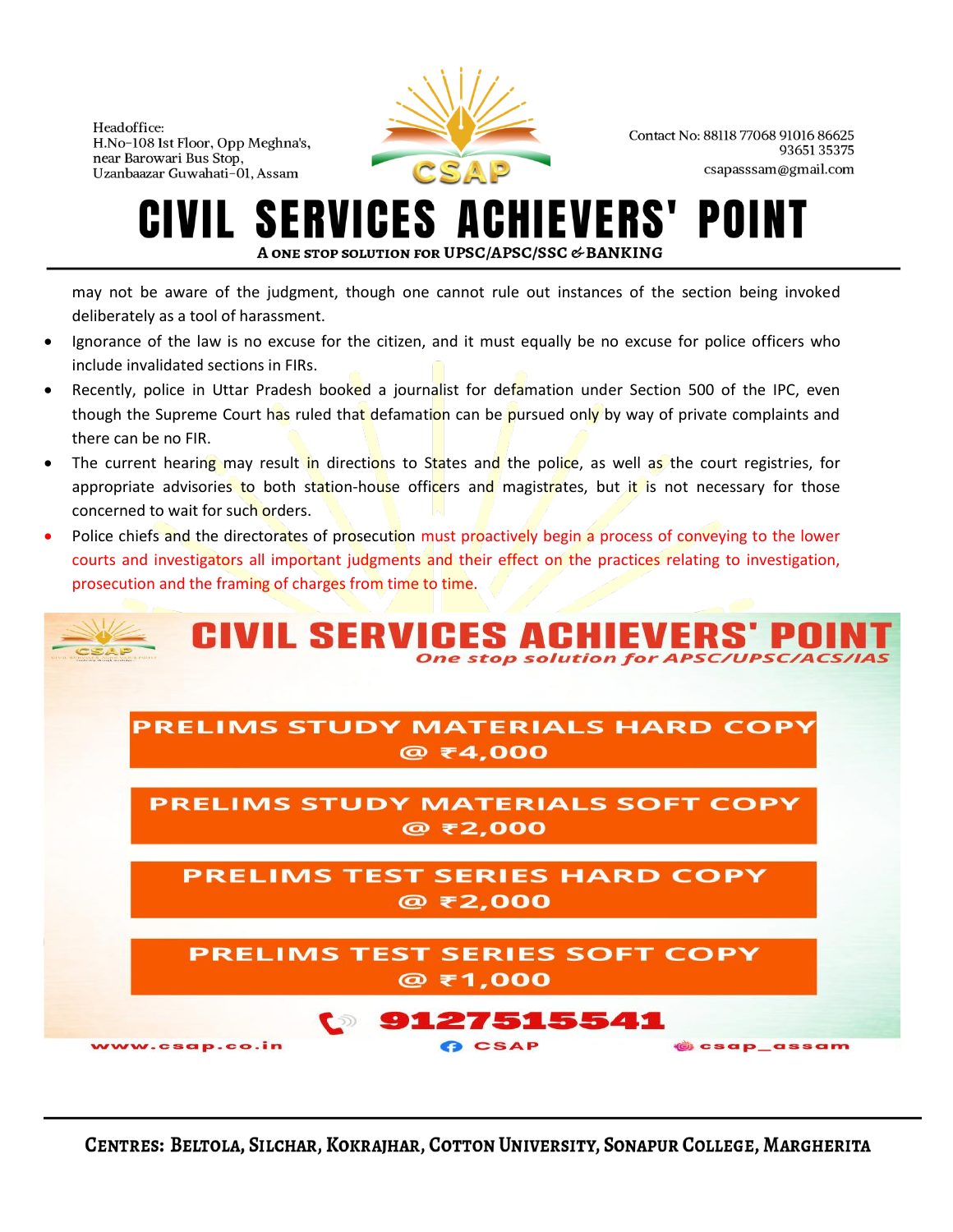

Contact No: 88118 77068 91016 86625 9365135375 csapasssam@gmail.com

#### **SERVICES A IEVERS'** POII A ONE STOP SOLUTION FOR UPSC/APSC/SSC & BANKING

#### **G.S PAPER 2 – Polity and Governance**

#### ➢ **In defence of India's noisy democracy**

- China's developmental pathway over the last century has been spectacular. No country in history has ever grown faster and more dynamically. Not only have hundreds of millions been lifted out of poverty, but social indicators have improved dramatically.
- India's developmental record has been much more mixed. Since the 1990s, the Indian economy has grown impressively, but it remains far behind China in its global competitiveness.
- Poverty has come down, but employment prospects for the majority remain limited to low-wage informal sector jobs that are, by definition, precarious. Maybe, most startling of all, improvements in basic social development indicators have lagged, so much so that as Jean Drèze and Amartya Sen have pointed out, India has actually fallen behind Bangladesh and Pakistan.

#### **The 'too democratic' line**

- Comparing these track records, some commentators, including voices in the Government, have drawn a facile lesson. India's problem is that it is just too democratic.
- Unlike China, making and implementing key decisions about public investment and various reforms is impossible in the din of multiple and contradictory democratic voices. What is needed are firmer and more independent forms of decision-making that are insulated from this cacophony.
- This line of thinking has at various times been embraced by sections of the Left (Leninism) and multi-lateral technocrats and bankers, but, increasingly, has become the animating fantasy of right-wing leaders and movements, ranging from elected autocrats such as Donald Trump, Brazil's Jair Bolsonaro and Narendra Modi.
- The strangeness of these bedfellows alone should be cause for alarm. But in the current moment, it is especially important to be clear why comparisons with China are not only specious, but very dangerous.
- The claim that less democracy is good for development does not stand up to comparative, theoretical and ethical scrutiny.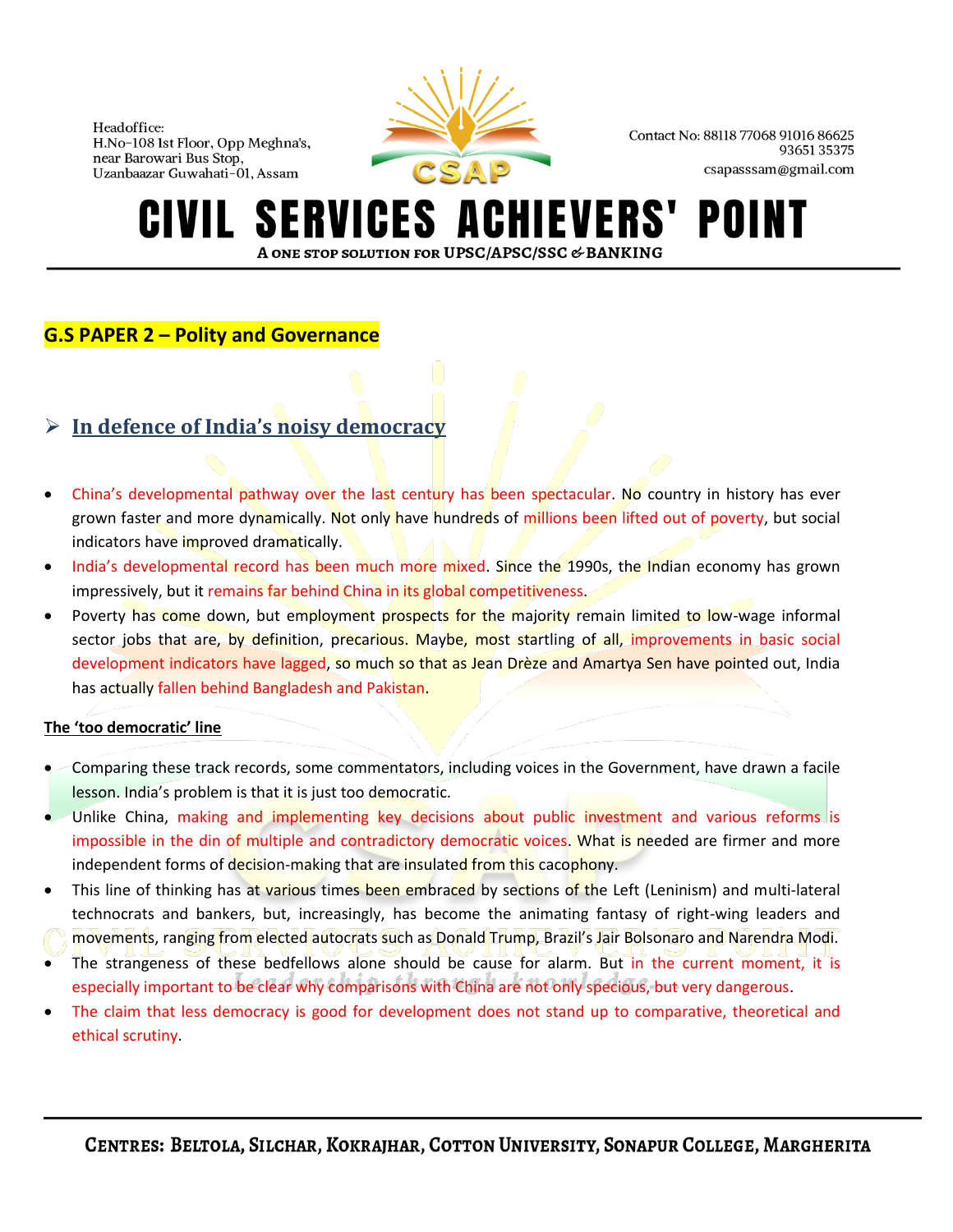

Contact No: 88118 77068 91016 86625 9365135375 csapasssam@gmail.com

#### **ERVICES A CHIEVERS'** POI A ONE STOP SOLUTION FOR UPSC/APSC/SSC & BANKING

- Contrary to those who believe economic management cannot be left to the whims of democratic forces, the comparative evidence clearly shows that democratic regimes have on balance performed better than nondemocratic regimes.
- China, with a history of statebuilding going back two millennia, and an exceptionally well-organised, disciplined and brutal form of authoritarianism, has done especially well in transforming its economy.

#### **Comparing with other countries**

- Africa and West Asia, where authoritarian governments of every stripe have dominated, remain world economic laggards. The Latin American military dictatorships of the 1960s and 1970s had a terrible economic and social record, and it was with the return of democracy and the "pink wave" of Left populist parties that prosperity and social progress were ushered in.
- Taiwan and South Korea are also instructive. Their economic take-offs happened under military regimes and relied on labour repression. Their transitions to democracy saw their economies move up to the next level and become much more inclusive.

#### **Democracy and development**

- Most pointedly though, one only has to look within India to understand how development and democracy can thrive together. By just about any measure, Kerala and Tamil Nadu have done more to improve the lives of all their citizens across castes and classes than any other States in India and it is no coincidence that both have also had the longest and most sustained popular democratic movements and intense party competition in the country.
- In contrast, in Gujarat, where single party Bharatiya Janata Party rule has been in place for nearly a quarter century, growth has been solid but accompanied by increased social exclusion and stagnation in educational achievement and poverty reduction.
- The comparative record leaves little doubt that on balance, democracies are better at promoting inclusive growth.

#### **Comparing with authoritarian rule**

- The theory behind the authoritarian fantasy also does not hold up.
	- o First, the assumption that authoritarianism supports forms of decision-making that can rise above the hubbub of democratic demand-making to get things done presumes that those in command will serve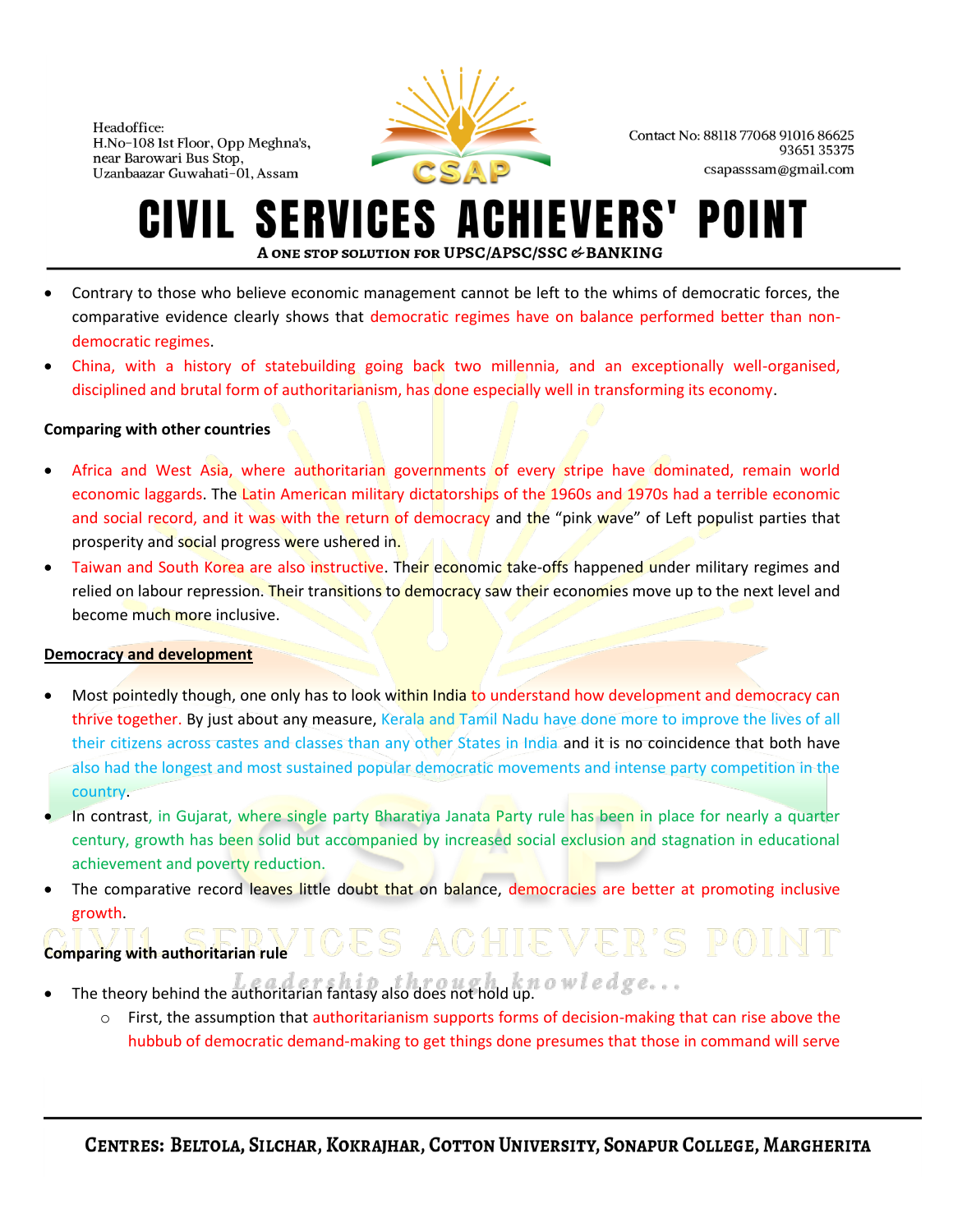

Contact No: 88118 77068 91016 86625 9365135375 csapasssam@gmail.com

#### **SERVICES ACHIEVERS'** POII IVIL I A ONE STOP SOLUTION FOR UPSC/APSC/SSC & BANKING

the general interest rather than catering to the powerful and that when they enjoy such autonomy, they actually know what to do with it. This is just hubris.

o On both these points, democracies are in fact more likely to meet the necessary conditions for successful decision making. Elected representatives, no matter how venal, have to win re-election, which means answering to a broad swath of the electorate.

#### **It allows negotiation**

- The conflicts and noise that democracy generates may complicate things, but in the end, having to respond to a broad spectrum of interests and identities not only protects against catastrophic decisions, but actually allows for forms of negotiation and compromise that can bridge across interests and even balance otherwise conficting imperatives for growth, justice, sustainability and social inclusion.
- The remarkable progress the United Progressive Alliance governments made in building a welfare state (National Rural Employment Guarantee Act, the Right To Information, the right to food and other programmes) is a testament to how a democracy can master even the most complex policy goals.
- As democratic theorists have long argued, the common good cannot and should not be determined by science, profits, technocrats or autocratic fat.
- What it is and how we get there can only emerge out of sustained societal deliberation.

#### **A look at China**

- India's tryst with democracy was born not only of its liberation movement but also of its affinity with what makes democracy ethically unique:
	- $\circ$  it promotes equality by endowing all citizens with the same civic, political and social rights even as it protects and nurtures individuality and diference. And this is where the China-India comparison is so problematic, indeed unconscionable.
- However one might like to measure or evaluate China's development successes, there is no way to discount the human cost of the party-made great famine that took some 35 million lives, a cultural revolution that made enemies out of neighbours, a one child policy that devastated families and erased a generation or the violent, systematic repression of the Uyghur Muslim and Tibetan minorities.
- These were not unfortunate excesses or the inevitable costs of development. These were and are the irredeemable instincts and predations of an authoritarian state, one which now denounces as "historical nihilism" any interpretations of the past that challenge the party's official history.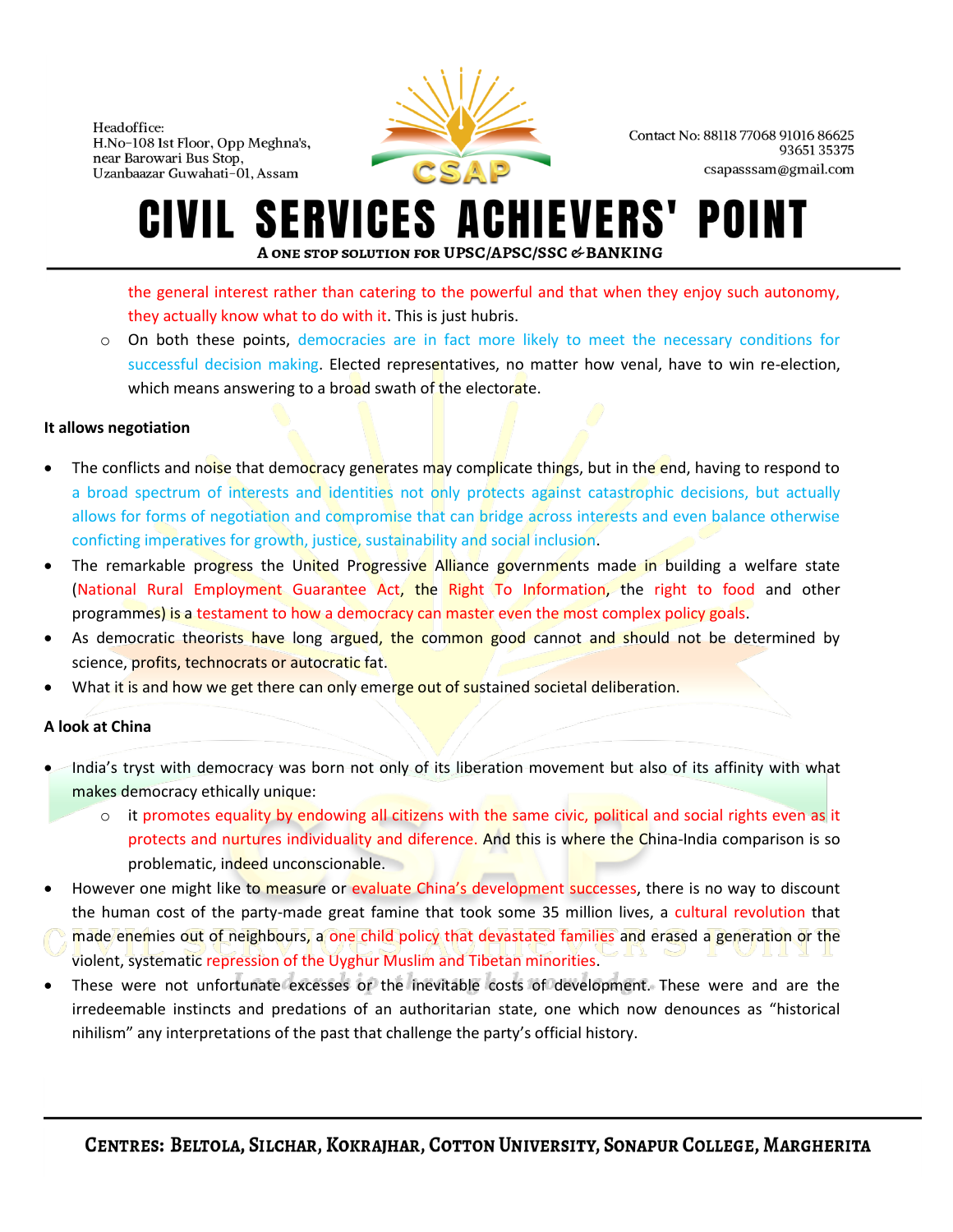

Contact No: 88118 77068 91016 86625 9365135375 csapasssam@gmail.com

#### **SERVICES ACHIEVERS'** POINT GIVIL A ONE STOP SOLUTION FOR UPSC/APSC/SSC & BANKING

- Conversely, while India's democracy has been quarrelsome, cumbersome and often dominated by elites, it has also opened social and political spaces for subordinate groups and has built a sense of shared identity and belonging in the world's largest and most diverse society.
- It has preserved individual liberties, group identities and religious and thought freedoms, all the things that confer recognition on human beings. To even pose the question of a trade off between these freedoms and the role they have played in **building a pluralistic nation and some cold, utilitarian calculus of "development"** not only does violence to the very idea of human agency and dignity but completely abstracts from the very different social and **historical realities of India and China.**

#### **There is a backslide**

- Beyond these comparative arguments for democracy, one need look no further than the object lesson the BJP government has provided to dismiss the authoritarian fantasy. The democratic backsliding has been clear.
- The Government has not only sought to centralise, insulate and personalise decision-making but has also aggressively undermined the independence of democratic institutions and silenced and imprisoned Opposition voices, all in the name of nationalism and promoting development.
- Yet, the development track is dismal at best. While corporate business interests and the billionaire class have flourished, the overall economy has sputtered and since COVID-19 has experienced the worst contraction of any sizeable economy in the world.
- Demonetisation and the disastrous response to the second COVID-19 wave were not just instances of utter policy incoherence fuelled by the sycophancy and myopia that comes with an inwardly focused government, but exposed a degree of callousness and arrogance rarely seen in a democracy.
- On the social front, the pursuit of Hindutva  $-$  a prototypical variant of authoritarian ethnic nationalism  $-$  has shaken India's democratic norms and institutional foundations and weaponised a politics of polarisation and demonisation that threaten to unravel the social fabric of the nation.
- Rather than look to China, it is time to defend the noise of Indian democracy.

## Leadership through knowledge...